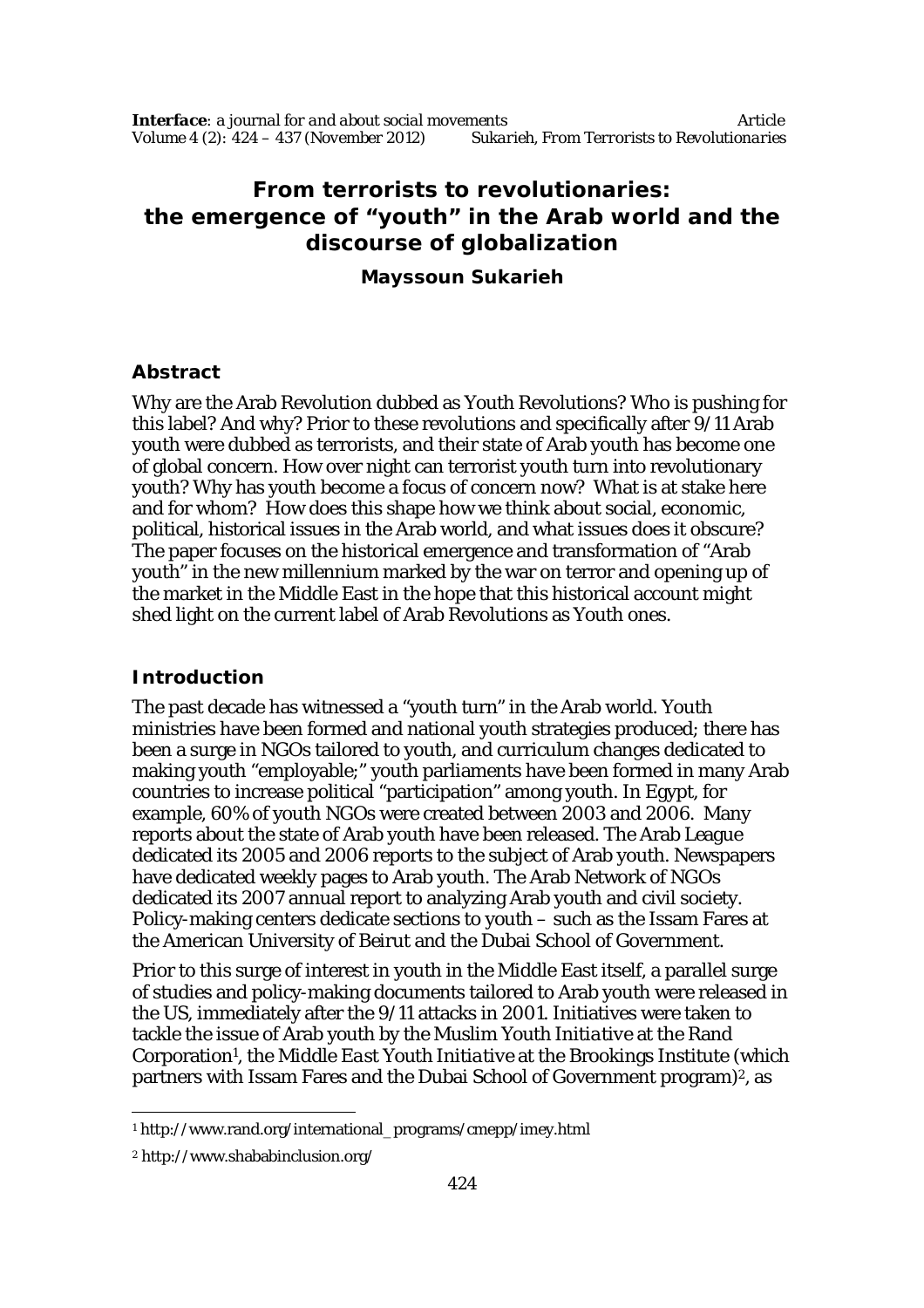well as the US State Department's *YES Program*. NGOs tailored to serving youth in the Arab World were also formed in the US during the period, such as the Education for Employment Foundation. International organizations such as the UN soon followed suit: the *UN Millennium Goals: Arab Youth Lens* was designed3, and the ILO also released a special report on Arab Youth. Besides these special documents on Arab youth, documents that were meant to reform the Arab World overall – such as the *Arab Human Development Report* – also included special focus on the "youth question."

Why is this turn to youth happening now? How are youth presented in these documents and organizations? Is there one single class of youth? What is the rhetorical, social and political function of youth in this discourse? According to most academic and policy documents on the subject, this newfound sense of priority stems logically and immediately from a concern with the conditions of youth in contemporary Arab society. From these documents, whether in the Arab World or in the West, one can highlight three central reasons behind the recent turn to youth: (1) a demographic "bulge" that has made the current generation of youth in the Arab world the largest in history, with youth comprising 60-70% of the population in most Arab countries; (2) an increased demand for higher level skills, which are usually acquired during youth, as Arab countries move from manufacturing, resource and agricultural to "knowledge" based economies; (3) a growing threat to international peace and security by this large mass of youth, unable to find employment due to their lack of higherorder skills, and easy prey for recruiters from Islamic fundamentalist groups.

But these reasons provide at best only part of the story. The new turn to youth, though ostensibly drawn by a commitment to protecting the rights and interests of youth, receives its deeper motivation from a commitment to serving a coalition of dominant political and economic interests in the region made up of the US state, multinational corporations, as well as local Arab elites. In this paper, I focus on the particular case of youth programming in Jordan to illustrate how the contemporary Arab youth turn works to promote a neoliberal model of economic and political reform in the region, that distracts attention from structural injustices and inequalities, places responsibility for resolving regional insecurities onto individual youths themselves, and primarily benefits the interests of wealthy and powerful Arab, Western and American political and economic elites. This youth turn, moreover is based upon and, in turn, promotes, an Orientalist, cultural deficit model of Arab culture.

For the last decade, when talk of the Arab world is invoked in the west, the focus has always been on military invasions and occupations – from Irag to Somalia, and from Palestine to Sudan. In the past year, however, the focus has shifted on popular uprisings, in what has been dubbed in the west as the Arab spring. What I want to focus on here is another crucial element for understanding the region that has received less attention but is vital to understand the connection of both the military interventions as well as the Arab spring. On the one hand,

 $\overline{a}$ 

<sup>3</sup> http://www.arab-hdr.org/publications/other/undp/mdgr/regional/mdg-arab-07e.pdf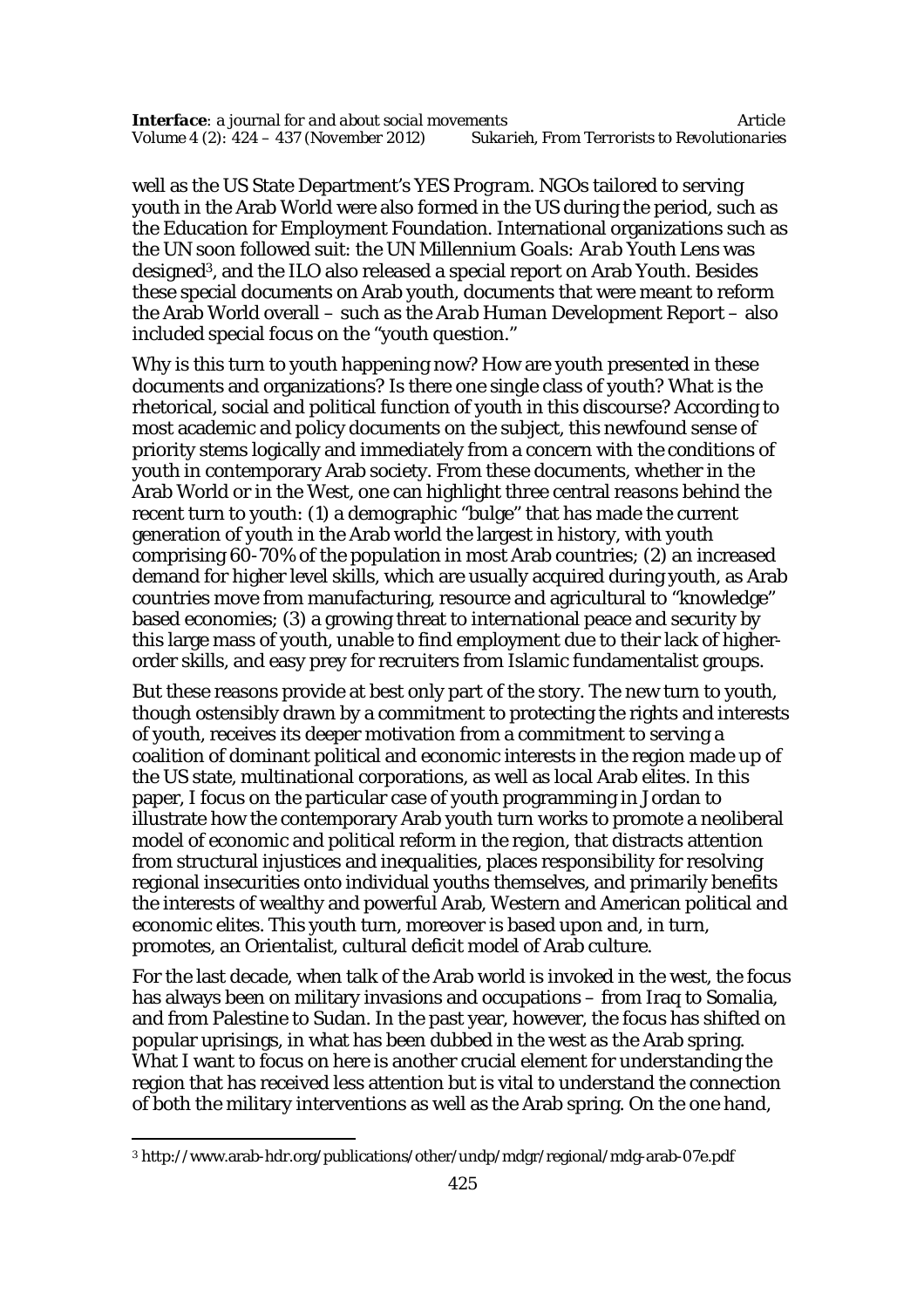the US-led project of reasserting its power and interest in the region, and military, though obviously overwhelming, was only one leg of this policy. While the jet fighters were still bombing Iraq, Bremmer was writing his laws that looked like a neoliberal dream, and most Arab states were continuing their neoliberal economic and political reforms. While, the military effort may have had resistance and mixed success in constricted areas in the region, arguably, this political and economic agenda has had more far reaching impact in the region and is essential to recognize. On the other hand, despite inspiring efforts and real possibilities for change as a result of latest uprisings, it is still early to know the outcome exactly, since there is already evidence of incorporation or counter-revolution that these same Arab Elites and their global counterpart are playing a major role in. Hence, to understand these, one needs to understand the role of this decade-long project of political and economic reform and the incorporation of regional and global economic and political elites, as a result, in one neoliberal project.

#### **Positivist vs. social constructivist models for thinking about youth**

Conventional, mainstream and positivist models for thinking about social identities such as youth considers these identities to be natural, objective and concrete entities out there in the real world, independent of discourse, rhetoric or perception (Ariès 1965, Gillis 1974). If there is an increase in talk about Arab youth in the current period, then this is simply the automatic effects of an increase, for example, in the numbers of youth in Arab populations today. However, the sociological and historical study of youth in the West has shown that this way of thinking about youth is inadequate: for youth, like all social identities, is always and inescapably socially and culturally constructed (Wallace and Kovatcheva 1998).

The salience of youth as a social category emerges, in part, as an effect of social, cultural and economic shifts. In the West, for example, youth emerged with the rise of industrial capitalism, the emergence of large corporations and the creation of the modern bureaucratic nation-state, that together led to an increased demand for clerical, managerial and engineering labor, the spread of formal systems of schooling and extended durations of education that we today associate most closely with youth identity. Changes in family structure and home life in response to the introduction of industrial wage labor – the separation of work and home, parental daytime absence, shifting responsibility for socialization of the young and decreasing family size, for example – created a new sense of well-defined gaps between generations, a distinct separation of childhood from adulthood, and youth as an extended period of transition between these now separated spheres of life, age and activity. The development of state, school and corporate apparatuses for the centralized social control and reproduction of large-scale populations led to the spread of standardized, rationalized and finely age-grade distinctions in law, classification and institutional regulation that made chronological age socially, politically and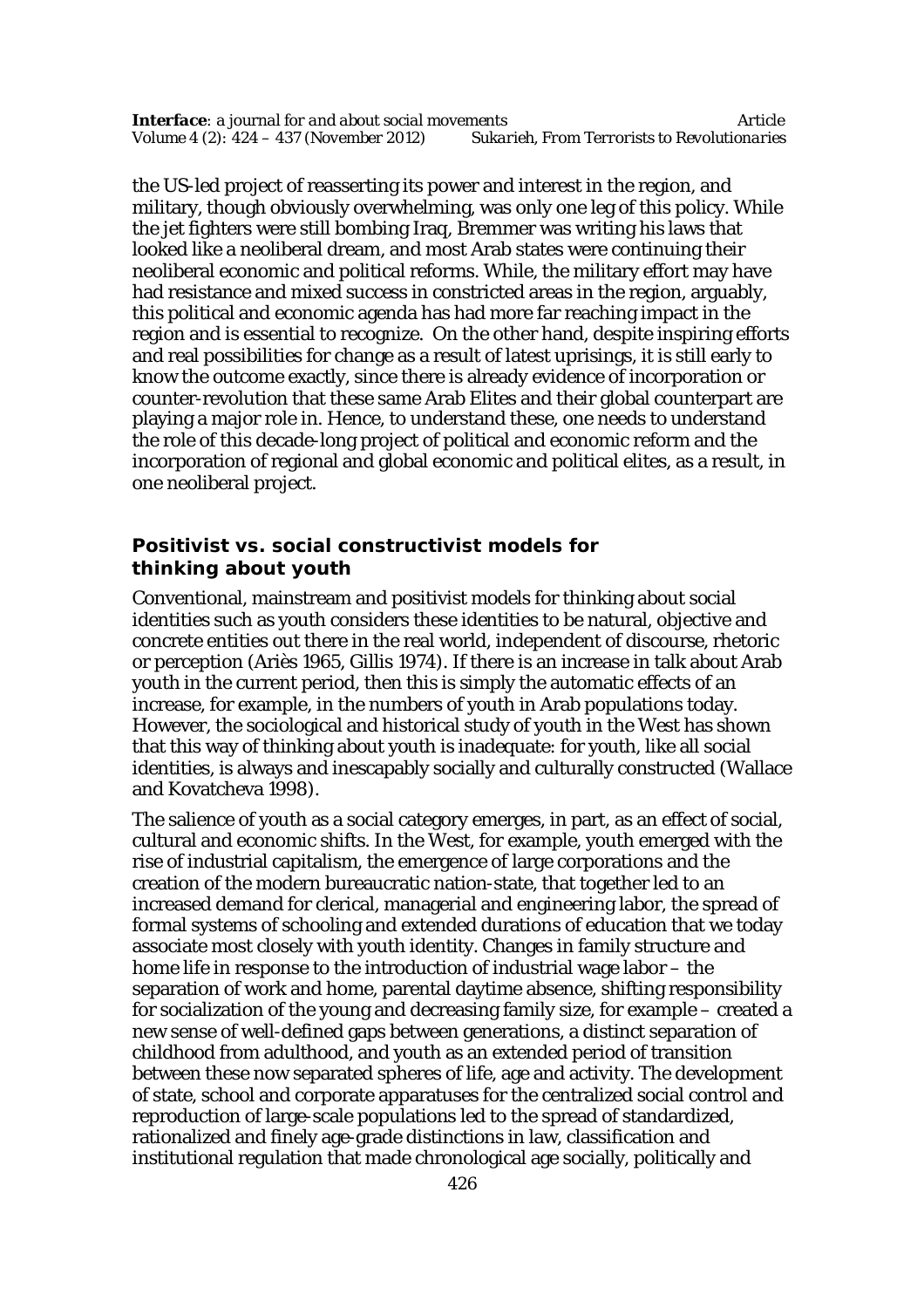economically relevant in a way it simply had not been previously (Sukarieh and Tannock 2008; 2009).

But youth as a social category is never simply a side effect of political and economic development: it plays a far more integral role at the core of such development, and is regularly, explicitly and deliberately invoked and shaped by elites in the service of their political and economic agendas and interests. In the economic sphere, youth has historically been invoked by corporate enterprises and capitalist entrepreneurs as a way to secure cheap and compliant sources of labor to produce commodities, and as a way to construct markets to purchase commodities. From the rise of the industrial textile industry in early nineteenth century America, to the spread of fast-food and retail franchise chain outlets in the 1950s, to the creation of enterprise export zones for textile and electronic manufacturing across the global South since the 1970s, the construction of the "youth worker" has been a pivotal labor recruitment strategy. Likewise, the concept of the "teenager" was essentially invented as marketing demographic in America in the post-war period, identifying a new market niche for which goods and services could be produced, targeted and sold (Foner 1977, Dublin 1979, Klein 1999).

In the political sphere, youth has long been invoked as a threat and problem to be solved, on the one hand, and as the promise and vision of a better future to be embraced, on the other. To use the example of the spread of industrial capitalism in the West again, capitalist development caused massive social and geographical dislocations, leading to the growth of large populations of unemployed, unsupervised youth, often in urban settings, who were attached to identities and ways of life that were oppositional, alternative or exterior to corporate-led capitalism. Invoking scientific discourses of "juvenile delinquency," based on standardized and universalized notions of proper stages of youth development, teams of psychologists, educators and social workers in the early twentieth century took what were actually conflicts across the divisional lines of class, race and competing social and economic systems, and reframed these as individualized problems in normative adolescent development, to be corrected through the application of expert knowledge and intervention (Willis 1981, Griffin 1993, Sukarieh and Tannock 2008).

On the flipside, youth has long been deployed by political parties and elites, whether on the left or the right of the political spectrum, as a way to promote and turn into reality their own ideological visions for the future of society. They do this practically by creating youth wings in their political parties, and seeking to use schools, the media and other educational sites to train future generations in their preferred ways of viewing the world. They also do this symbolically by linking their parties, platforms and politics with images and rhetoric's of youth – and thus, of the new, the future and the modern. Thus, whenever and wherever we see an explosion of talk about youth, whether in the Arab World or anywhere else, it is never sufficient to simply say that this is because, there is a growing number of young people in society. Rather, we need always to ask who is talking about youth, in what contexts, and toward what larger economic and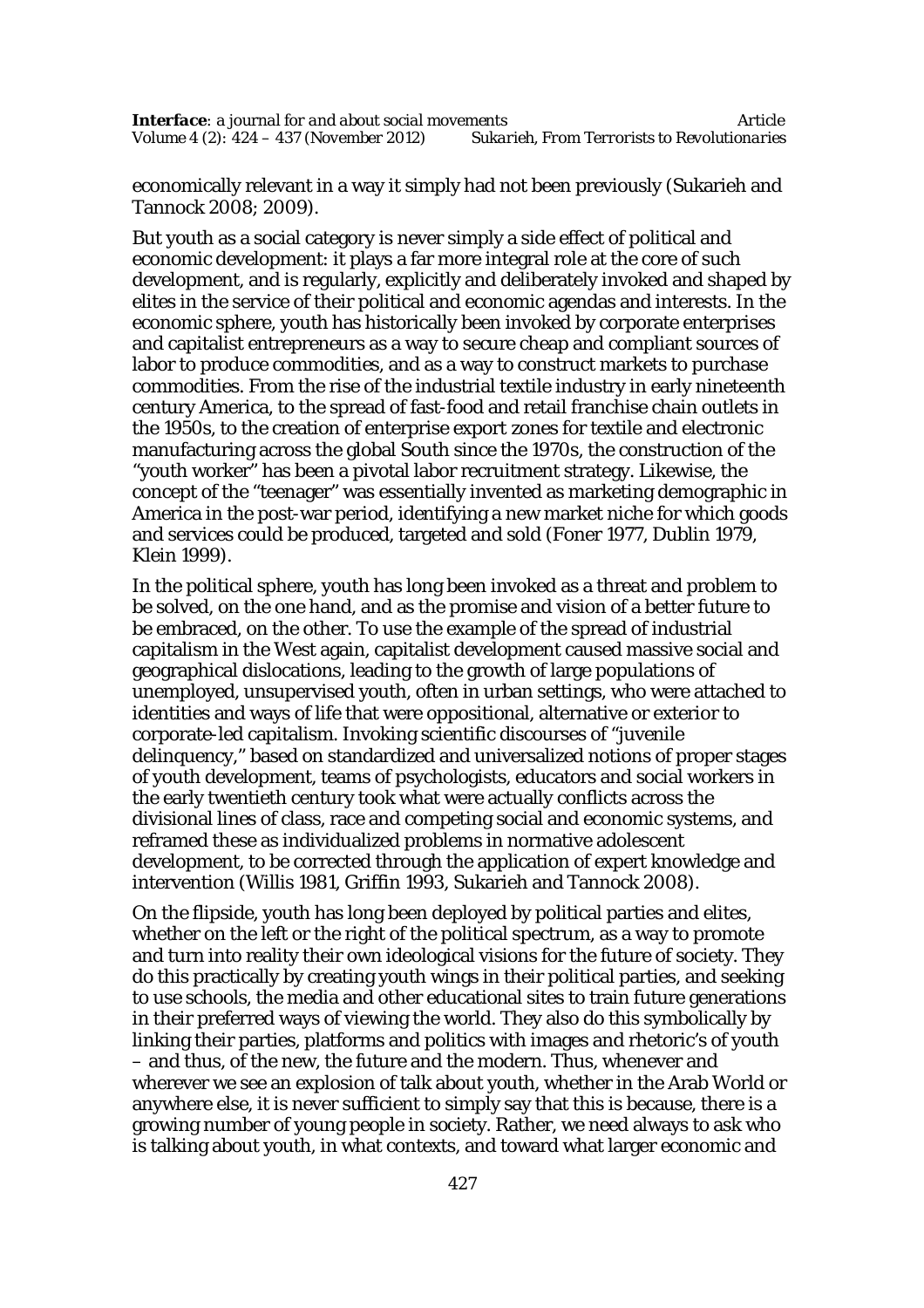political ends. Only then will we be able to understand the significance of the emergent youth turn in the Arab World today.

## **Youth in the contemporary Arab world**

The large youth population in the Arab World presents both challenges and opportunities for Arab countries…and can be either a demographic gift or a demographic curse, depending on whether countries can use the human potential represented by their populations well enough to satisfy people's aspirations for a fulfilling life. For example, a large, rapidly growing population can be an engine of material development and human welfare when other factors conducive to economic growth—such as high levels of investment and appropriate types of technological know-how—are present. Absent such factors, however, it can be a force for immiseration as more and more people pursue limited resources and jobs.

- Arab Human Development Report<sup>4</sup>

When we examine the contexts, and agendas of the current youth turn in the Arab World, we find that youth discourse is made up of a tightly knit set of claims: (1) There is a demographic bulge of unemployed and underemployed youth in the Arab World; (2) This marginalized and excluded youth population poses a threat to regional and global security, and is a fertile breeding ground for fundamentalism and terrorism; (3) To help Arab youth and fight terrorism, there is an urgent need to develop and integrate Arab economies with western economies, specifically through promoting a neoliberal model of market liberalization. This discourse is found throughout most recent American and international reports on Arab youth. Graham Fuller, author of the Brookings Institute's *The Youth Factor* and former Vice-Chairman of the CIA National Intelligence Council at CIA, warns, for example:

The existence of a relatively large youth cohort within the population of Middle Eastern societies serves to exacerbate nearly all dimensions of its political, social and economic problems. It is youth that often translates broader social problems into an explosive and radicalizing mixture…. The great question for most Middle Eastern societies is who will be able to politically mobilize this youth cohort most successfully: the state, or other political forces, primarily Islamist? The attitudes that this youthful cohort will have toward the West is a particular concern, given an already serious deterioration of views of the U.S. Barring dramatic change in the U.S. approach to the Middle East, continuation of present trends will almost surely lead to new generations becoming socialized into an attitude of hostility to the U.S. and its policies. This increasingly youthful population may be destined to translate such feelings into political expression and even violent action.

 $\lambda$ 

<sup>4</sup> UNDP. (2002). Arab Human Development Report. New York: UNDP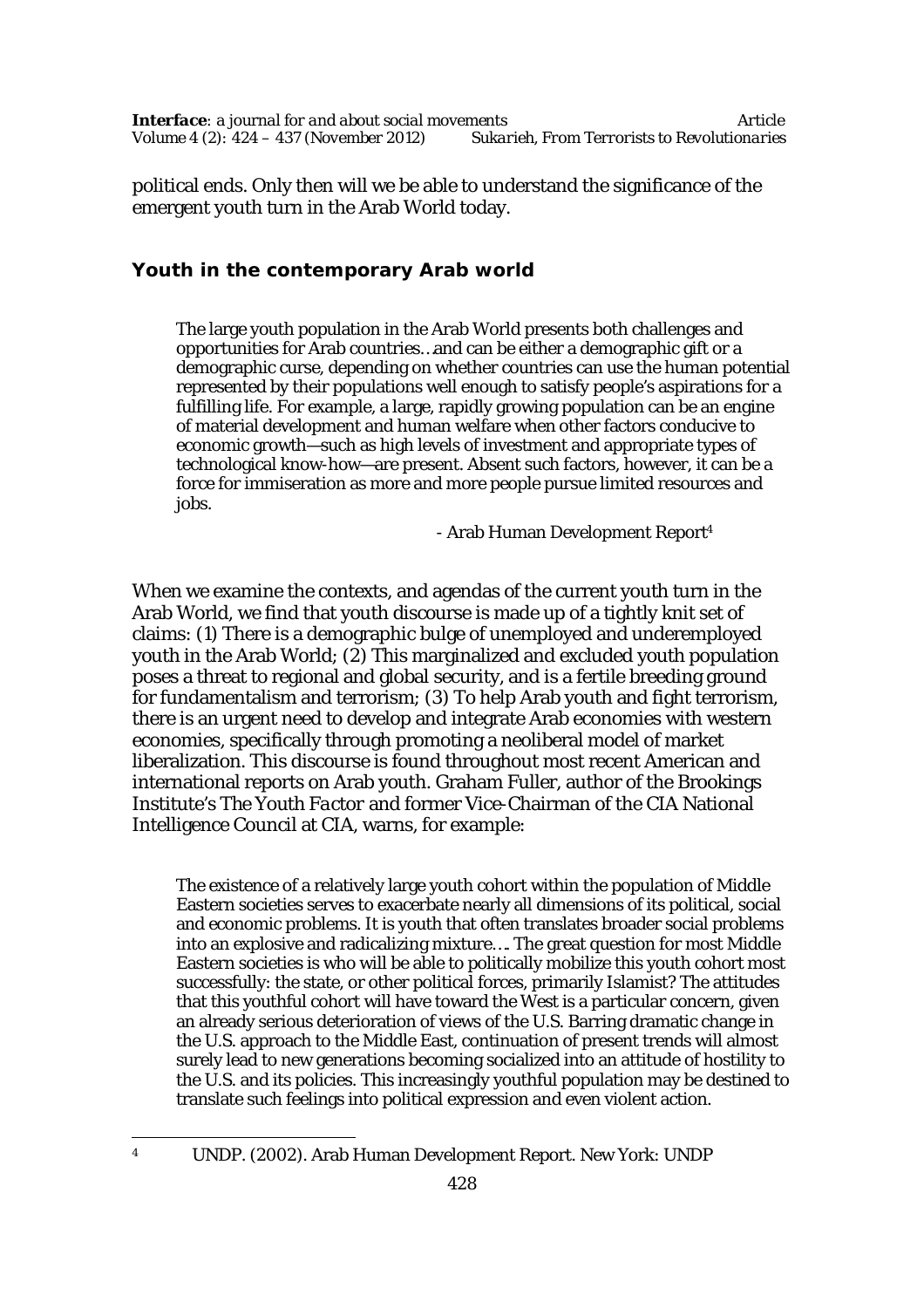Indicators are that the U.S. probably will not succeed in the foreseeable future in capturing the imagination of most youth sufficiently to overcome anti-U.S. feeling at the political level or for offering the West as a plausible and attainable alternative model as a path for future development. Attitudes for resentment will also grow toward most regimes in the area. This creates an incredibly destabilizing mix, which could articulate itself in greater levels of terrorism, violence, and underlying instability, enduring over a period of generations (Fuller, 2006, pp.2-4).

But this frame for talking about youth in the contemporary Arab world is echoed by local Arab elites as well. The speeches of Queen Rania of Jordan are typical:

I meet with you, today, as I, together with the people of Jordan, recover from the criminal acts that struck our beloved country on November 9, 2005. These vicious acts have reaffirmed that we can stand up against this evil ideology, and have reinforced, without doubt, that we are witnessing a clear battle between two conflicting ideologies. One that is based upon the principle of life and hope, and another that is rooted in murder and chaos. We believe that the future is what counts, while they live in the past and seek to destroy that future. This future, represented by a fourth sector in society, is the target of today's ideological struggle. We have become accustomed to dealing with three classical sectors: The public, private and civil society sectors. We have overlooked the fact that a fourth sector is the true representative of our future, one that comprises more than 200 million Arab citizens, citizens whose voices have not been heard through the three-sector equation.<sup>5</sup>

Likewise, much the same rhetoric is espoused by the local elites represented in groups such as the Young Arab Leaders. Saeed Al Muntafiq, the head of the Young Arab Leaders, reflects in a personal interview, for example:

Well, we were in the World Economic Forum after September 11; a group of people met in New York and debated the main causes of the tragedy. Through the discussion, one of the main issues we all focused on is to how to prevent another 9/11 from taking place again…. We agreed that this could only happen if we manage youth, who have the future in their hands and who can effect positive change. Youth are the future, the saviors, if we do not catch them early on in life, I do not think we will have anything to look forward to. We need to create a culture of hope among them.<sup>6</sup>

 $\overline{a}$ *5*

www.queenrania.jo/content/modulePopup.aspx?secID=&itemID=1035&ModuleID=press&Mo duleOrigID=news - 22k Accessed January, 29,2009.

<sup>6</sup> Personal Interview, November 20, 2007. Dead Sea, Jordan.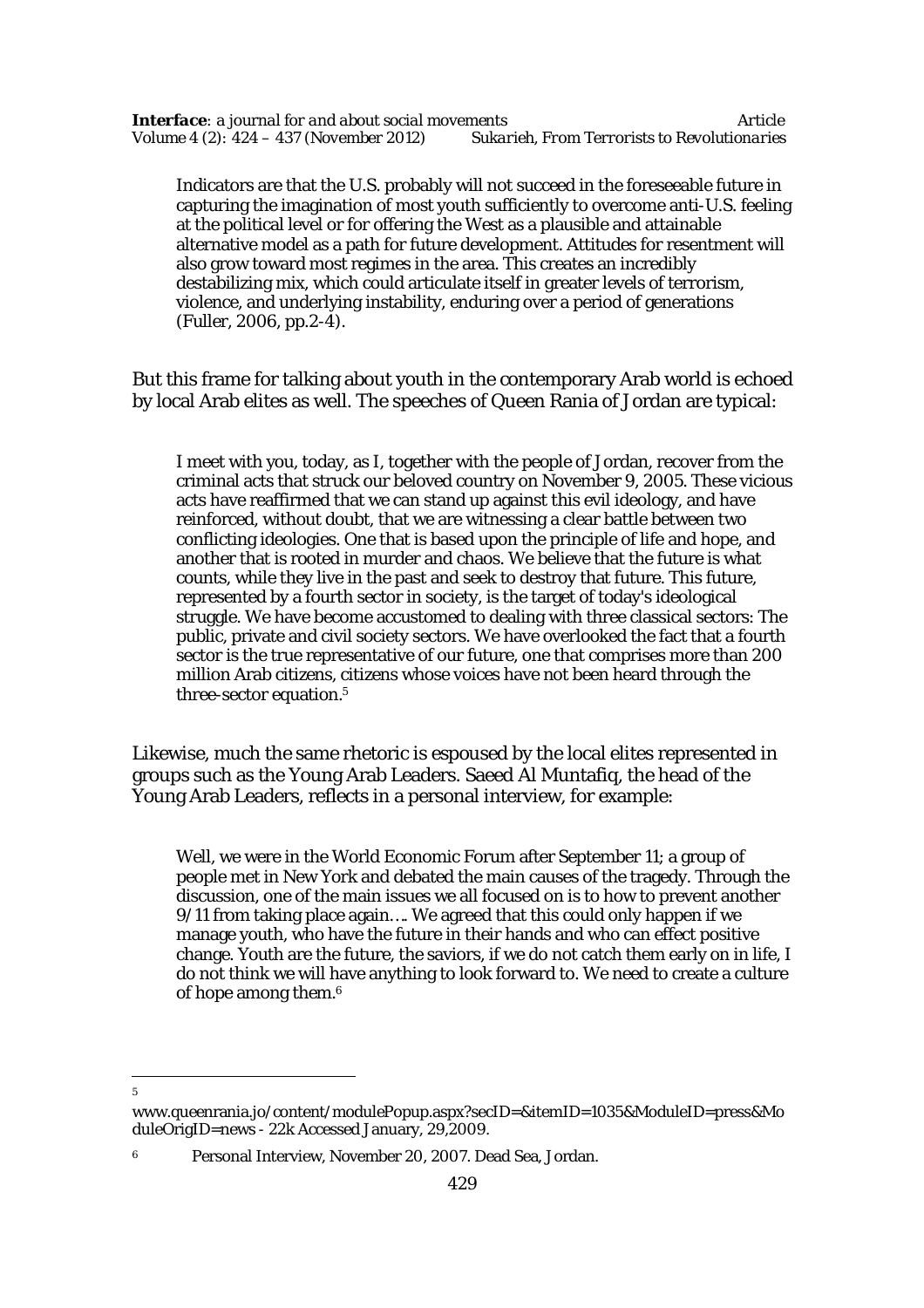These claims about the current state and significance of youth in the Arab World are repeated so frequently that they become naturalized and universalized, and come to seem self-evident and obviously true. But there is nothing natural, universal or inevitable about any of the claims or assumptions made in this youth discourse. Rather, they perform a series of ideological and political moves that work to shut down debate, critique and questioning.

First, this youth discourse asserts that helping youth in the Arab World is the same as fighting terrorism, and is the same as promoting neoliberal economic reforms: these are all one and the same thing; they fit naturally together. Second, the youth discourse proposes that there is a natural affinity between the interests of US and local political elites to preserve their bases and structures of power, the interests of multinational and local business elites to grow their markets and profits, and the interests of Arab youth in healthy and fulfilling development. Third, the youth discourse suggests that fighting terrorism and promoting neoliberalism can be said to be done not for western, American or local elites, as we might expect, but for the benefit, first and foremost, of one the region's most marginalized population groups: that is, poor and working class, unemployed and underemployed Arab youth.

Quite obviously, it can be politically useful for US, international and local elites if their agendas can be framed as serving not themselves but poor, working and middle class youth in the Arab region. But the youth frame accomplishes more than this. It silences a whole set of questions and critiques: Are Arab youth really a threat to local and global security? What exactly is meant by "terrorism" and "fundamentalism"? Does the promotion of the US war on terror and the neoliberal economy actually help the mass of Arab youth – or does it cause them harm? Is it really the case that there is such a close affinity of interests between Arab youth, local and US elites – or is there actually a conflict of interests that needs to be addressed? According to the youth discourse, we need not worry about any such questions of ideology, political economy, or relations of power within or between nations. Indeed, specifics of local history, culture, social relations and political conflicts are essentially absent from these youth documents, or at best, visible only in the margins and background. Instead, all of these issues in the Arab world can be tied to a single, universal, unilinear and standardized model of healthy youth development in society. This universalizing and depoliticizing youth frame takes what are actually conflicts of ideology, class, nation, region and so forth, and re-positions them as a matter of healthy versus delinquent or stunted youth development. Thus, the specific social, political and economic agendas now being promoted in the Arab region are framed not as simply one choice among many other possible alternatives: they are presented instead as necessary and inevitable because they are, first, in terms of social generations, modern rather than backward, and second, in terms of individual age, demanded by the development needs of the local youth population.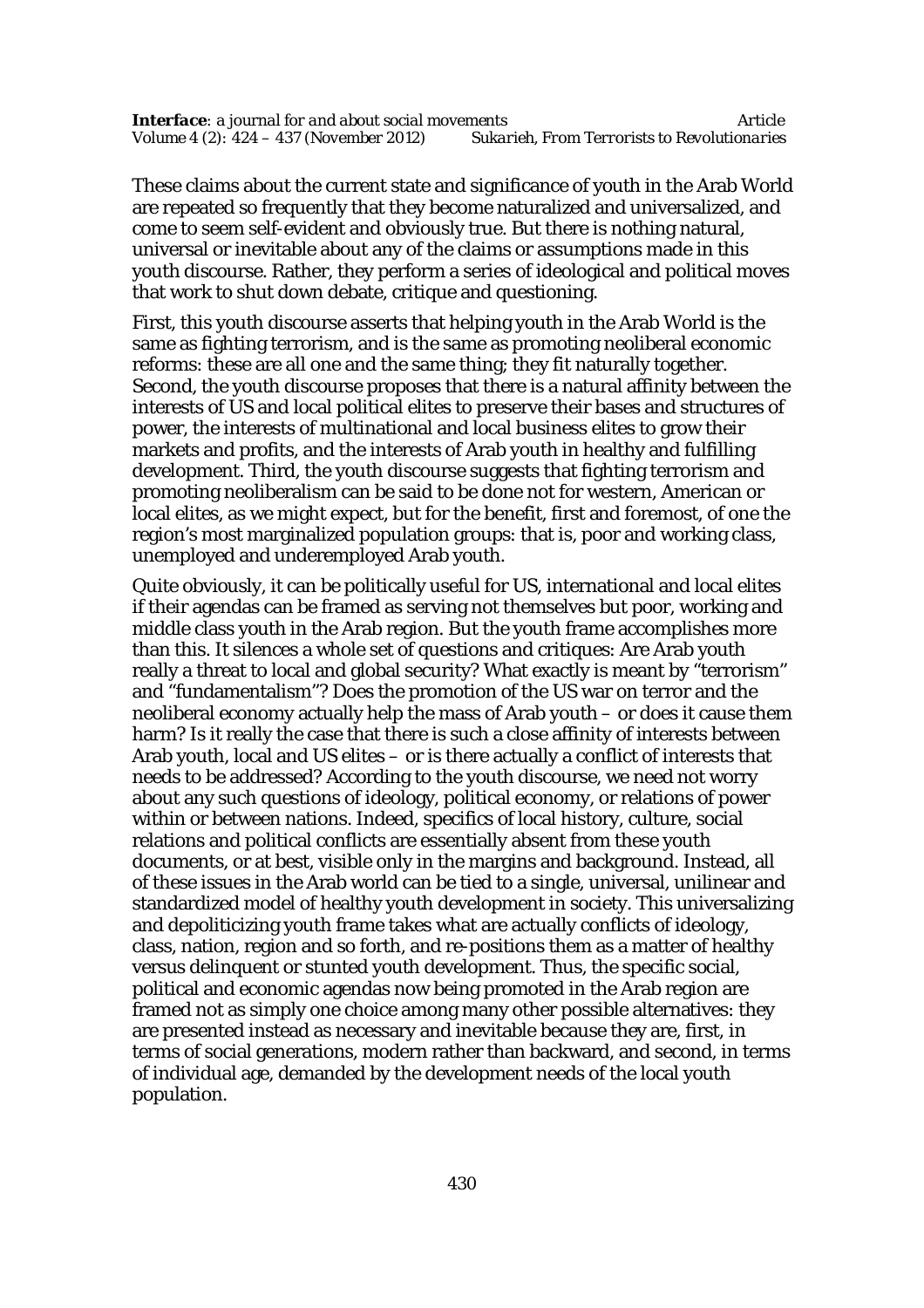### **1. Identifying youth: young global arabs vs. local Arab youth**

Although the rhetoric used by Arab elites and international organizations speaks of targeting "youth" in the Arab world, in reality there is not a single class of youth that is being worked with. The discourse of youth serves to posit a false universality and cross-class unity that does not exist in the Arab World. Indeed, youth programming tends in practice to be oriented to one of two distinct classes of youth: the "Young Global Arabs," on the one hand, and "Arab youth," on the other hand. While both groups are talked about in terms of youth, the kinds of programming directed to each are radically different.

The Young Global Arabs class is comprised of the young members of local and global elites, who share the same perceptions and agendas as the Arab governments, international organizations and the United States. These individuals have mostly been educated in the West: 93.2% of them were educated in the UK or US, 3.4% in Jordan, and 3.4% in American universities in the Middle East, namely AUC and AUB. They choose to speak English as their language of preference, and are leaders of the private sector who have reaped the benefits of privatization and the free market economy. They own businesses and work as heads of NGOs.

The Young Global Arab position themselves are forward-looking reformers, who work in alliance with international and western groups to manage and reshape the broader class of local "Arab youth," a group that is represented in starkly contrasting terms, as being backward, lazy, unskilled, unmannered, undisciplined, narrow-minded and susceptible to fundamentalism and terrorism. The Young Global Arabs in effect become "domestic Orientalists," promoting a stereotyped vision of Arab culture, as incarnated by the local youth population. The problems of youth are the problems of Arab culture. The youth do not have entrepreneurship skills because we lack it in Arab culture. The youth do not value work because we have a culture of shame in the Arab world. The youth are terrorists because we lack a culture of hope in the Arab world. The youth are terrorists because the Arab mind is extremist. The youth are suicide bombers because the Arab culture is a culture of death. The youth are intolerant and do not accept others, because the Arab culture is fundamentalist. For the Young Global Arabs, the local youth/culture needs to be managed, for otherwise terrorism will take over the region. For this reason, they join hands with the "orientalists" of the West – in the American administration and other international organizations, such as the WEF, World Bank, and UN – to "manage" this local youth/culture that breeds terrorism. The young elites talk constantly about the "youth", an abstraction that allows them to easily label them since they are speaking of an idea, youth, and not specific individuals.

Hence, the rhetoric of youth is not exempt from all the hierarchies embedded in Jordanian society. The notion of "youth" differs when used in reference to the young King, Queen and elites as opposed to referring to Jordanian youth in the rest of the population. The notion differs between the young, who are agents, and youth, who are their subjects. If youth is about change, there are the young – the King, Queen and elites – who design and implement programs of change,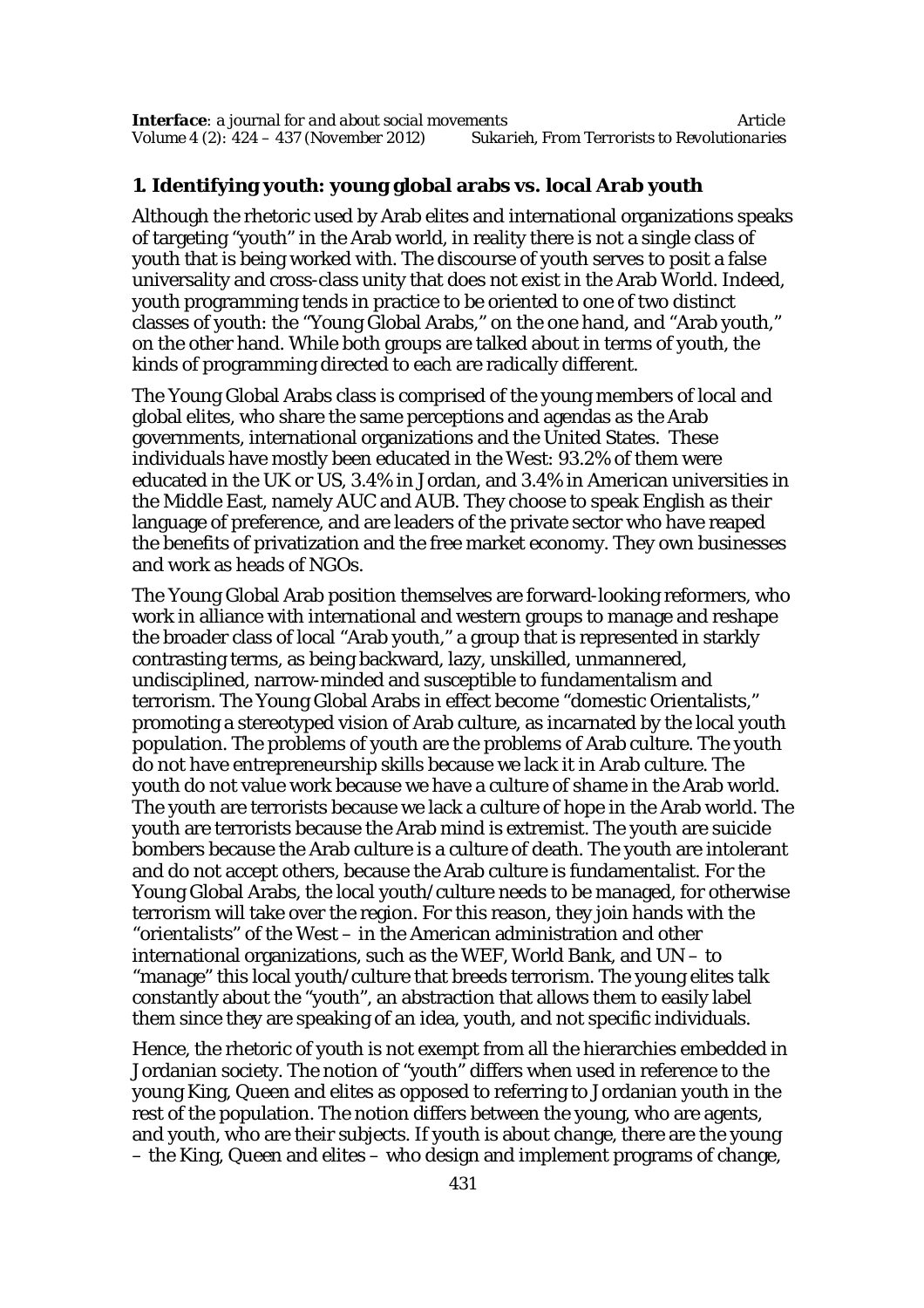in close coordination with US and international organizations, and then there are the youth, on whom these programs are implemented, and on whom change should be affected.

For not only do the reformers ally themselves with global elites, they also refer to the reformed as the local youth. Being affiliated with all sorts of global youth organizations, such as the Young Global Leaders, the Young Presidents Organization, the Young Arab Leaders, the Young Business Association, the World Economic Forum and its baby, the Arab Business Council, and having themselves started new organizations in Jordan, such as the Young Entrepreneurs Association and the Young Economists Society, these young reformers identify themselves as global and refer to the youth who are to be reformed as local. Many were the times when my young reformer interviewees referred to Jordanian youth as the local youth.

These "Arab" Young Global Elites have adopted the same view as the American administration about youth and have joined hands with other global elites to fight terrorism. Perceptions of youth among these young elites can be divided into two categories: the first pertain to the problems of youth, and the second to the solutions to this problem. Since fighting terrorism is done through integrating the non-integrating gap through the opening up of a market economy, perceptions of both the problems of and solutions for youth are projected in economic terms. Youth lack the skills to work in the global economy, they are lazy, they expect the government to help them, they are intolerant of others, and they are irresponsible, they do not like to take risks and be entrepreneurs, they do not know how to work in teams, and they are politicized and prone to fundamentalist recruitment. Youth thus need to be managed, protected from the fundamentalists; they need to learn to be entrepreneurs, to take responsibility for their lives, to accept the virtues of work, and to learn tolerance.

So what makes these elites perceive their culture the same way the orientalists do? Who are these elites? How do their interests converge with that of American imperialism? And what are their interventions? The split between Young Arab Elites and Jordanian youth tends to be represented by elites and international actors in Jordan as the division between the new society and the old society in the country. The new elites are always referred to as the new guards, who are for change, flexibility, openness and globalism. They are at war with the old guards, who are resistant to change, and who are against the reform projects just for the mere reason of being against change. As one of the new Arab Global leaders explained to me, "As products of the old guard, Jordanian youth, who have not had the chance like the young Arabs to study abroad and broaden their horizons, incarnate these values they inherited from the old guard and hence the need to work on them." The whole political and economic struggle against the Hashemite reform project has been reduced to a cultural problem that can be resolved through a cultural intervention, led by USAID, without any need to reconsider what has the reform projects have inflicted upon Arab society.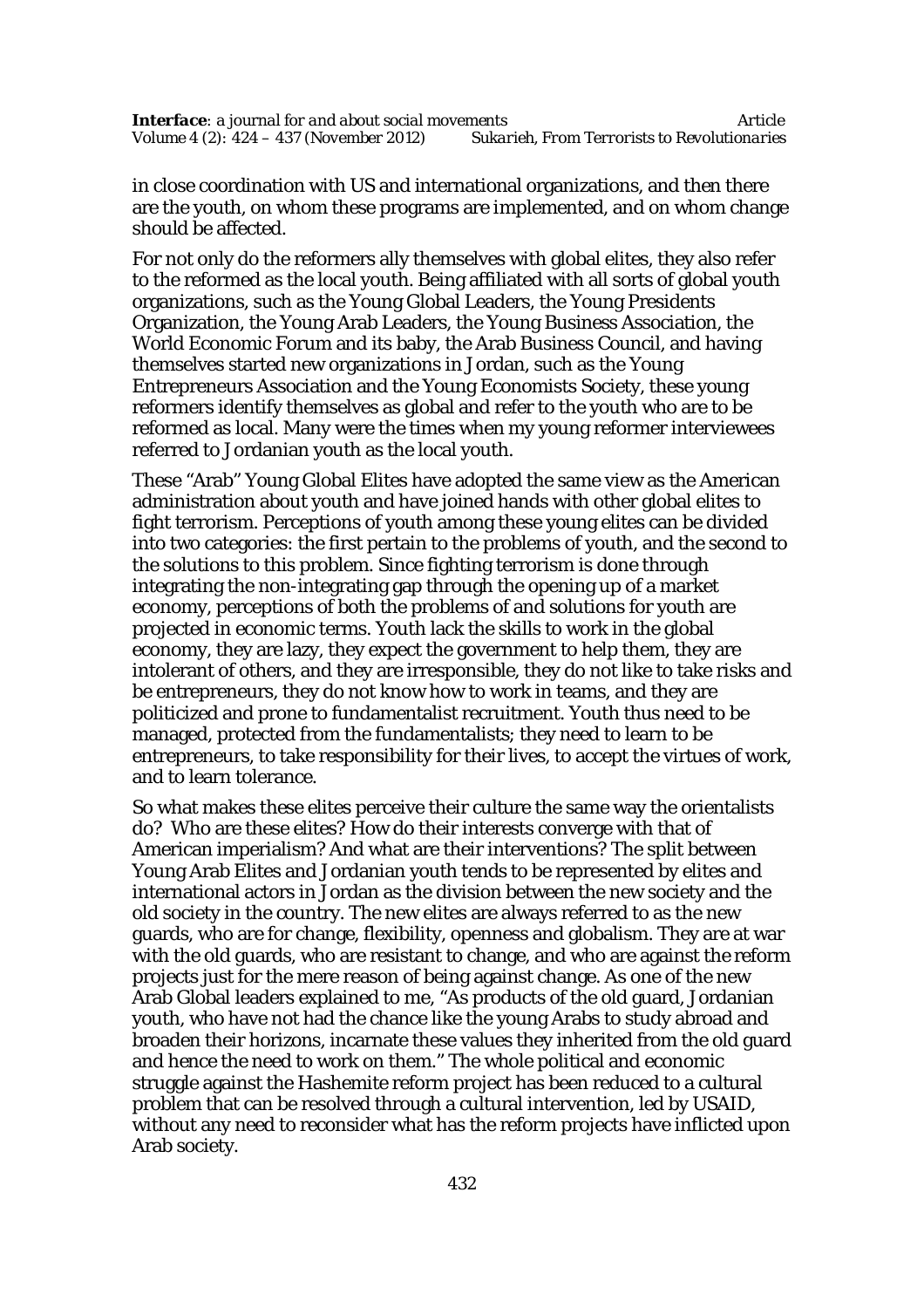The young new guards are mainly private sector actors, who are becoming increasingly important in Arab economy since the withdrawal of the state through privatization and structural adjustment programs. The emergence of such elites is not the outcome of competitive economic and entrepreneurial criteria, such as having leadership skills and creative ideas. Rather, these elites have been able to gain advantage by supporting the Palace, manipulating reform policies, and exploiting a system of personal networks to benefit from the new economic arrangements produced during the reform process. They are fluent speakers of English, which they embrace as if it were their native language. They are well educated and highly connected with global corporations and institutions such as the World Economic Forum.

This new generation has also benefited from their parents' generation's traditional economic bazaar-style networks, on top of which the new generation has created an international and modern network. Though the new Global Arab Elites present themselves as the new guards who are fighting against the old guard and all what it represents (i.e., nepotism, corruption and patronage), they continue the same practices of the old guards (who happen to be their parents), but now as part of the neoliberal as opposed to the welfare state. Their selfappointment as young agents of reform of Arab youth and society was only made possible by their inherited positions of privilege in the party system. Moreover, the patronage system inherent in the welfare state that they now condemn is replaced by a new patronage system based in the private sector. In fact, the private sector in most of the Arab world is dominated by relations of dependence on the government or on family, all cemented together by patronage-clientele networks implicit in the Wasta system. The reforms initiated in Jordan have been implemented within a system of rent-seeking and have preserved a network of state-business relations. The beneficiaries from such arrangements have been not only politicians, tribal leaders, and the traditional economic elites, but also a new generation of entrepreneurs, many of them the sons and daughters of the old political and economic elites.

Thus, although they position themselves as reformers and people who will fight against corruption, nepotism and connection to build the model society the US is calling for, stories of reform suggest the exact opposite to this is happening. Corruption and nepotism are fought when it comes to using public resources to get the public jobs, but not when it comes to getting public project contracts for elites. The Arab World has seen the emergence of a young entrepreneurial oligarchy, some of whom are more influential in determining political and economic policies than the prime minister or his government. The main player in this group is Bassem Awadallah, director of the King's Office and former finance and planning minister. Another major player is Sharif Zu'bi, who was once minister of industry and is now minister of justice. A law firm his family owns handled several mega-deals in Jordan before he took office, including the privatization of the telecom and mining sectors and other infrastructure deals that have influenced economic policy. The corruption of the old guard that stemmed from abusing Jordanians through promising them jobs in the public sector is replaced now by the new entrepreneurial oligarchy's use of their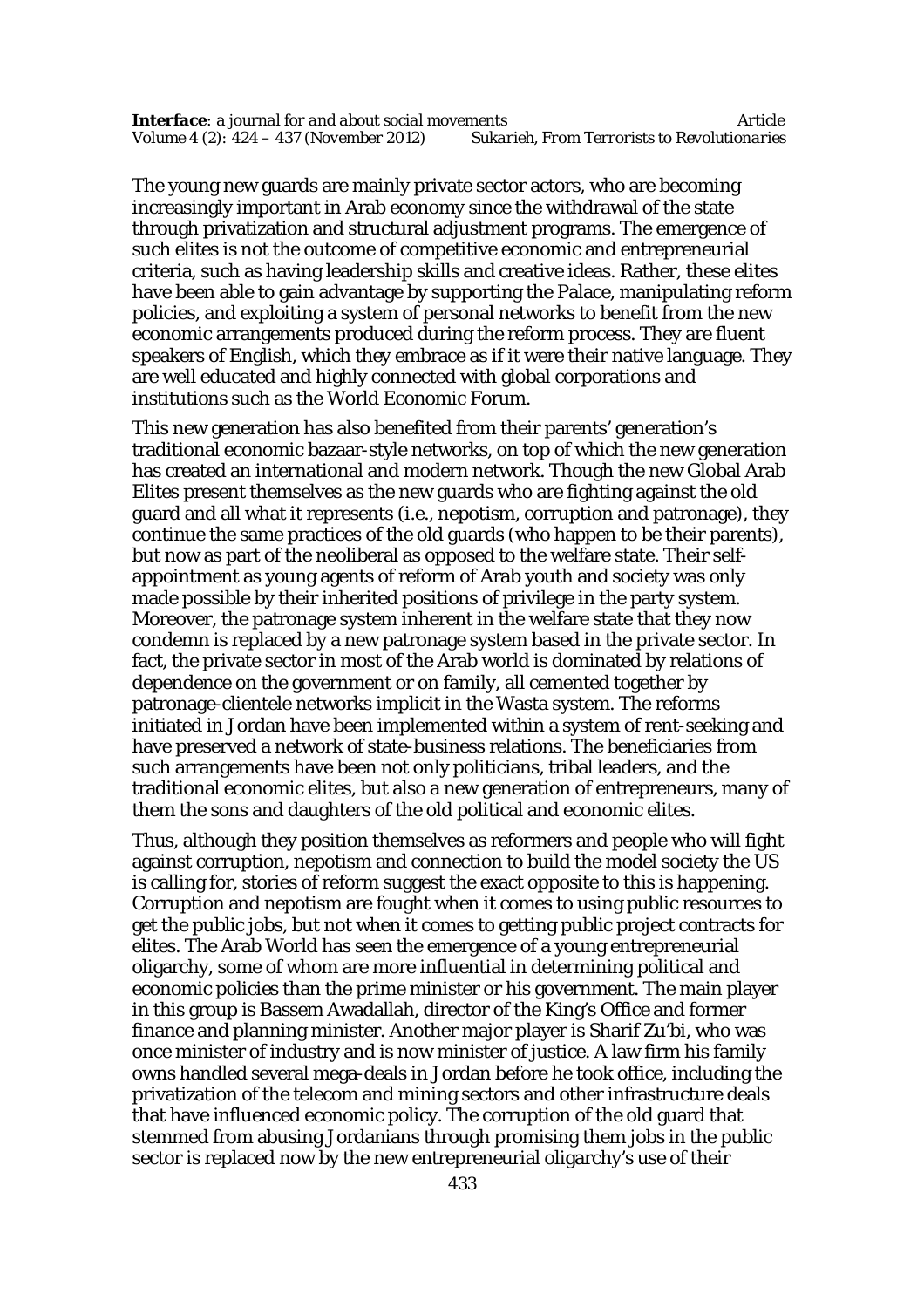political leverage to avoid implementing reform projects that harm their interests.

## **2. Disciplining youth: creating the compliant, neoliberal subject**

Although official youth rhetoric speaks grandly of preparing young Arabs to work in a high skill, global knowledge economy, many youth programs in fact are geared to promoting discipline, work ethic, time manage and culture of responsibilization – all of which are more typically thought of as basic level, "soft skills." Youth programming in the Arab world works to adapt youth to the extensive neoliberal economic reform process that has been pushed through by the most Arab governments since the late 1980s.

But in order for a neoliberal market economy to function, without facing massive political opposition and social unrest, the youth need to be trained to act and think as neoliberal, free market, enterprising subjects: not just by being provided with the requisite "skills," but behaviors, attitudes, values and ideologies as well. While national identity promotion through Campaign like Jordan first, Lebanon first and others, is the responsibility of the public sector and civil society, with help from the private sector, American and international organizations are taking on the responsibility of promoting neoliberal free market economy to Jordanian youth. What are these programs teaching? What youth are targeted by these programs? The claim is often made in the West that Jordan is the focal point and one of the best examples of international efforts towards democracy promotion, youth empowerment, and modernization in the Arab world. A closer look at what is going on, however, reveals a promotion of neoliberal free market economy under the rubrics of democracy and promotion of nationalism rather than democracy in the political sphere.

The main organizations promoting these ideologies are Injaz - the Arab affiliate of Junior Achievement. Having had royal patronage- queen Rania of Jordan, Shikha Hassa of Bahrain, sheikh Moza of Qatar and the Young Arab Leaders of the World Economic Forum- and the support of major private sector corporation, Injaz have good media coverage in most of the Arab countries. It is mainly through this media promotion that Injaz is reaching out to almost all the youth population in the Arab world, beyond the number of students who are attending its courses. Hence, parallel to the 160,000 student participants of Injaz courses and programs, there are millions more youth who are being exposed to Injaz ideology though the media coverage of the organization.

The main objective of these programs is to empower youth and provide them with skills that will make them employable in the global market economy. This is achieved through a series of courses at two levels, secondary and postsecondary. Courses offered at K to 12 school levels are: Personal Life Planning, Personal Economics, and Enterprise in Action, Success Skills, Leadership Courses, Travel and Tourism Business, Entrepreneurial Master Class, My Money Business. Courses provided at the university level are: Fundamentals of Market Economy, Success Skills, Business Ethics, Leadership Course, Company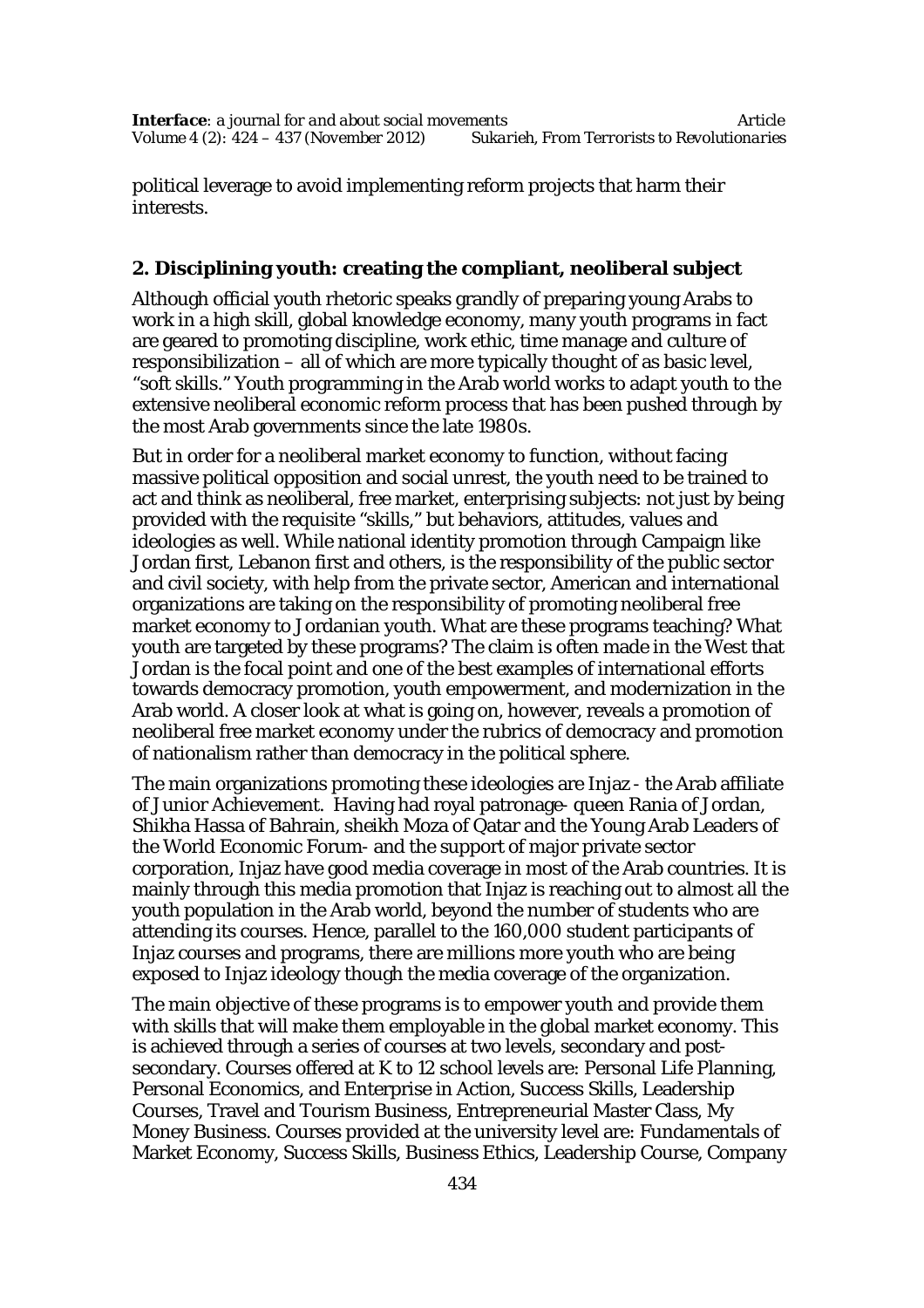Course, Entrepreneurial Master Class, and Easy Learning. Through these courses, youth learn about the benefits of the free market economy, the importance of entrepreneurialism, and the primacy of business interests.<sup>7</sup>

The goal of these courses is to promote a sense of individual responsibility for economic well being in Jordan. What determines whether a young person makes it in the system or not is whether an individual has a good work ethic, is disciplined, has a sense of leadership and entrepreneurial skills. This promotes the myth that the free market economy is open to everybody: it is just a matter of skills you learn in order to succeed. It also obscures the structural injustices inherent in the system and the withdrawal of the government from providing for the public welfare. If this is true at an individual level, it is also true at a state level. Youth are taught that the US is the leader of the global economy, not because it is exploiting other nation's resources but because young people there have a set of skills that make them competitive, and this is due to the successful education system in the US that is designed to this end.

In this way, these programs work not only to pull youth into the global market economy but also to address the problems of economic instability that have been caused by the economic reform process in Jordan. Aware of the insecurities that the economic reforms for extending the free market economy will reproduce for Jordanian society, and bearing in mind the riots that erupted in the two phases of reforms during the reign of King Hussein in 1989 and 1996, USAID is implementing programs such as Najah, Injaz and the curriculum reform in order to prevent any such riots, by turning the insecurities of the system back onto individual themselves. Not only are youth made to internalize these insecurities, they are also made to believe it is their choice, turning them away from making demands on the state for protections from the shocks of the market. If in the old system, they were the workers by necessity, today they are the entrepreneurs by choice.

Injaz promotes a model of education where education is considered relevant when it is tied directly to the interests of the market and the private sector. This involves opening up the direct participation of the private sector in public education reaching UNRWA schools lately. The Injaz program itself involves corporations such as McDonalds, Safeway and Aramex in consulting on the programs, providing volunteers to teach Injaz courses, hosting internships, presenting their "success stories" to public school students, sponsoring schools (which gives them a space to advertise for their corporations), and most importantly, funding Injaz in its entirety since the conclusion of the initial grant period of USAID.

 $\overline{a}$ <sup>7</sup> http://www.injaz.org.jo/SubDefault.aspx?PageID=153||Node=183 Accessed on July 27, 2007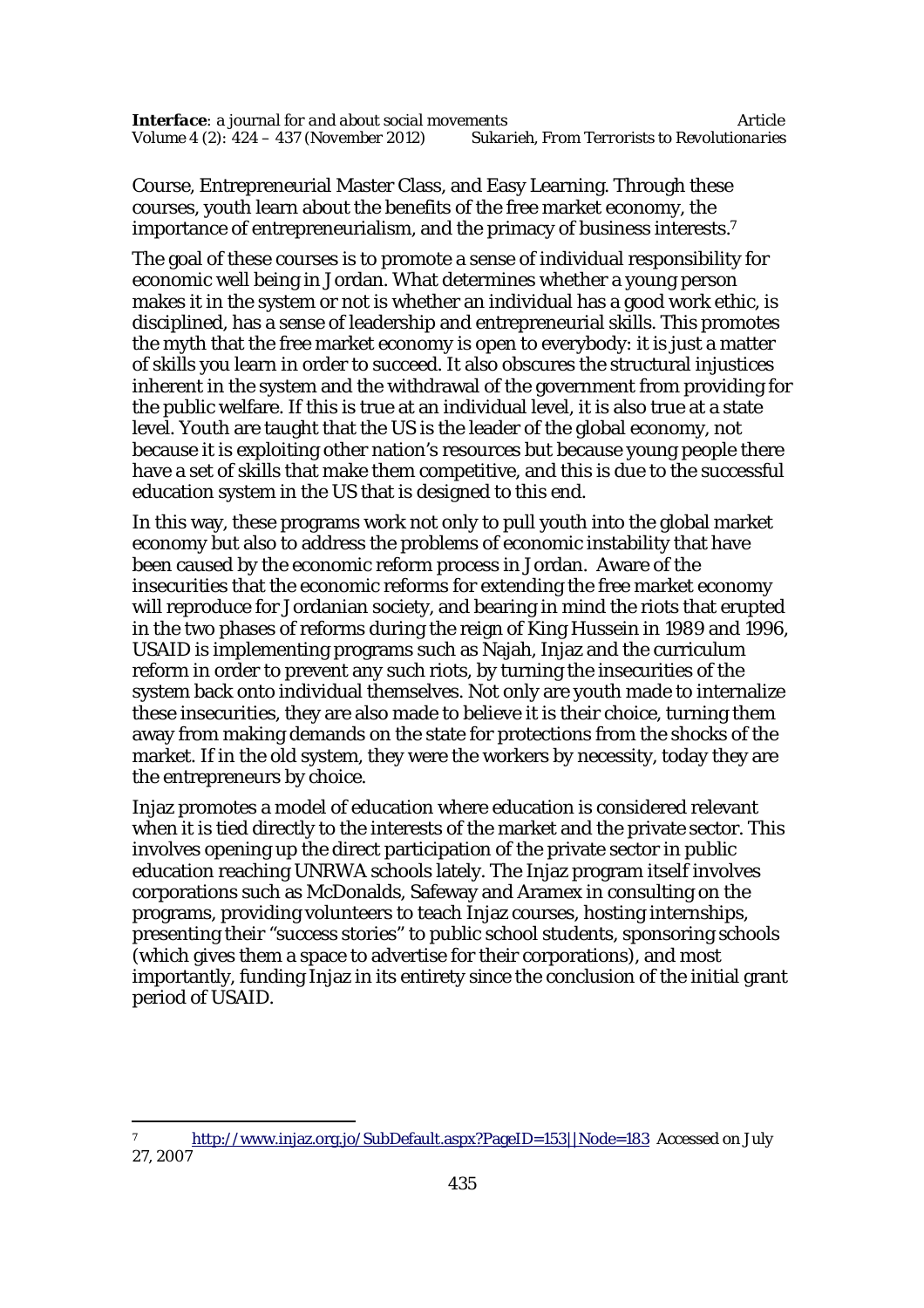## **Conclusion**

Are these projects tailored only to youth? Is the ideology spread through programs tailored to youth confined to them or is it spread through other projects tailored to other social categories in the Arab world? If the same sets of ideas are promoted to different categories how are to think about youth? Would it be more critical if we consider policies that are being promoted for what they are, to see whose interests are being served and what alternative could be chosen instead? And if same policies are being promoted to different categories in the Arab region in this historical moment a question poses itself: what is the function of youth now?

From research on the topic, one can infer that there are five functions of youth that seem to be clearly serving interest of elites as well as international community at the moment. First, youth fits into the ideas of change needed for the region: youth are always thought as the agents of change so this will legitimate the project of change and reform through which interests of US policies are carried out. It goes along well with the whole infatuation with change, a way of framing the project of development as a single evolutionary process; youth are unfinished adults and need to be brought into adulthood; Like the Arab world is underdeveloped and needs to be brought into global economy in order to develop, Arab youth need empowerment in order to be competitive in the global economy. Second, youth discourse promotes an orientation to the future, delays of desires and suspensions of dreams, asking people to invest in projects now on the understanding it will lead to returns in the future. To reach this future, forums are established" forum for the future, and funds are allocated, funds for the future targeting projects with youth. Third, youth provides a neutral category, a euphemism that can avoid talking about other categories like class, although targets of youth programs are designed according to class, mainly the middle class and the poor youth, and religion that can be more politically charged, and this helps the process of depoliticization, aiming at the creation of politically docile citizens/consumers. Fourth, fostering divisions among generations constitutes part of a process of atomization, which follows neo-liberal democratization through decentralization and the separation of economics from politics, helping the process of control. Fifth and finally, youth discourse legitimates intervention, training and paternalism that constitute the American project in the MENA region.

If this paper focused on specific political agendas of work with youth in the Arab World, it is important to keep in mind, however, that youth appeals to different groups not all of whom share the kinds of political agendas this paper tried to cover. This however, makes us recognize that this is precisely why youth is promoted as a frame by political and economic elites in this part of the world in such a historical conjuncture: simply due to the fact that it has broad appeal and it can become a good marketing tool for projects they need to effect in this part of the world. Researchers need to look at why it is being promoted now, by